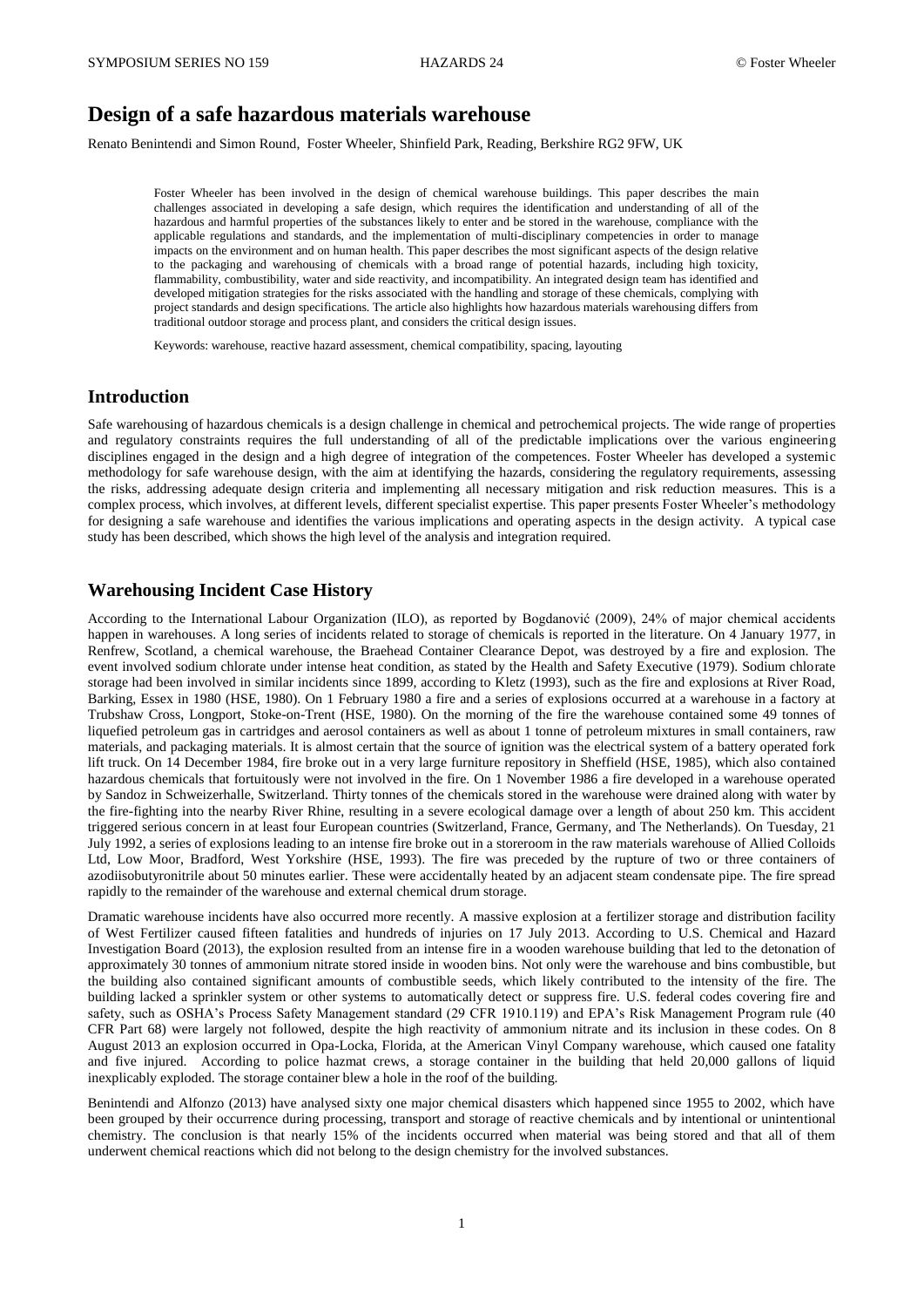### **Rationale for a Safe Design for Chemical Warehousing**

The Health and Safety Executive (2009) has identified the following common causes of incidents in hazardous chemical warehousing:

- lack of awareness of the properties of the dangerous substances;
- operator error, due to lack of training and other human factors;
- inappropriate storage conditions with respect to the hazards of the substances;
- inadequate design, installation or maintenance of buildings and equipment;
- exposure to heat from a nearby fire or other heat source;
- poor control of ignition sources, including smoking and smoking materials, hot work, electrical equipment;
- horseplay, vandalism or arson.

Most of these causes are directly or indirectly related to inadequate design. Accordingly, safe design of a hazardous chemical warehouse is required. Safe design is defined by many characteritics:

- chemical substances may potentially interact and react according to any combination, depending on logistical and handling factors;
- warehouse is a context which is not generally subject to the systemic process safety studies relative to the equipment nor it is a "one-way working system" like a process plant, so some behavioural and operating aspects can be unpredictable;
- warehouse can be unmanned for a long time and the hazard detection measures need to be effective to prevent all harmful effects;
- people working in warehouse areas do not generally possess the same background and expertise which can be found in process or plant operators;
- warehouse is an indoor system which entails particular design and operating aspects;
- spacing and lay-out safety constraints often clash with design requirements;
- regulatory constraints and design specifications can affect all design disciplines, and require a high degree of integration.
- warehouse domain often includes complementary operations such as conveying, filling, dispensing packaging of materuials, which imply an additional spectrum of issues in the design.

These and many other reasons make the safe design of a hazardous chemical warehouse challenging and demanding.

## **Methodology of a Safe Design**

Foster Wheeler's methodology for a warehouse safe design has been summarised in the flow chart reported on Figure 1. Rhombusshaped boxes identify safety design phases, the rectangular boxes indicate any design input/output, the round boxes represent the regulations, standards and company work practices which are adopted in the design.

1. Hazardous material table and process data collection

These sources provide all data to exactly identify chemicals, their status, phase, packaging and warehouse handling modalities and any other process data.

2. Chemicals identification

On the basis of all the information collected in the previous step, chemical substances shall be identified. Due to the traditional uncertainty of the chemical nomenclature, reference will be made to validated sources such as the European Regulation CLP (2008), the ECHA, Classification and Labelling database and data provided by NIOSH, Pocket Guide to Chemical Hazards) and OSHA, Occupational Chemical Database and IUPAC databases.

3. Hazardous properties identification, classification and coding.

Identification of hazardous properties of the chemical substances is a key phase of the design. As a project requirement, the design team may have to adopt particular standards and local regulations or can be free to select the most appropriate sources. This is a potentially critical step of the design activity. A wide range of validated sources and information will be analysed and collected. In addition to the cited institutional references, other international standards and validated sources can be adopted such as NFPA 704 and NFPA 400, Bretherick (2007), Yaws (2012). Proprietary material safety data sheets are not in general considered to be a reliable document, because information included hereto does not necessarily reflect validated and checked data. Foster Wheeler has also implemented and applied company work practices (2012). Figure 2 illustrates the chemical screening relative to the intrinsic hazardous characteristics of the substances with specific reference to their reactive potential, as addressed by the relevant Foster Wheeler work practice. Identification and classification relative to their toxicity and to other potential harmful effects on human targets and the environment are carried out in this step.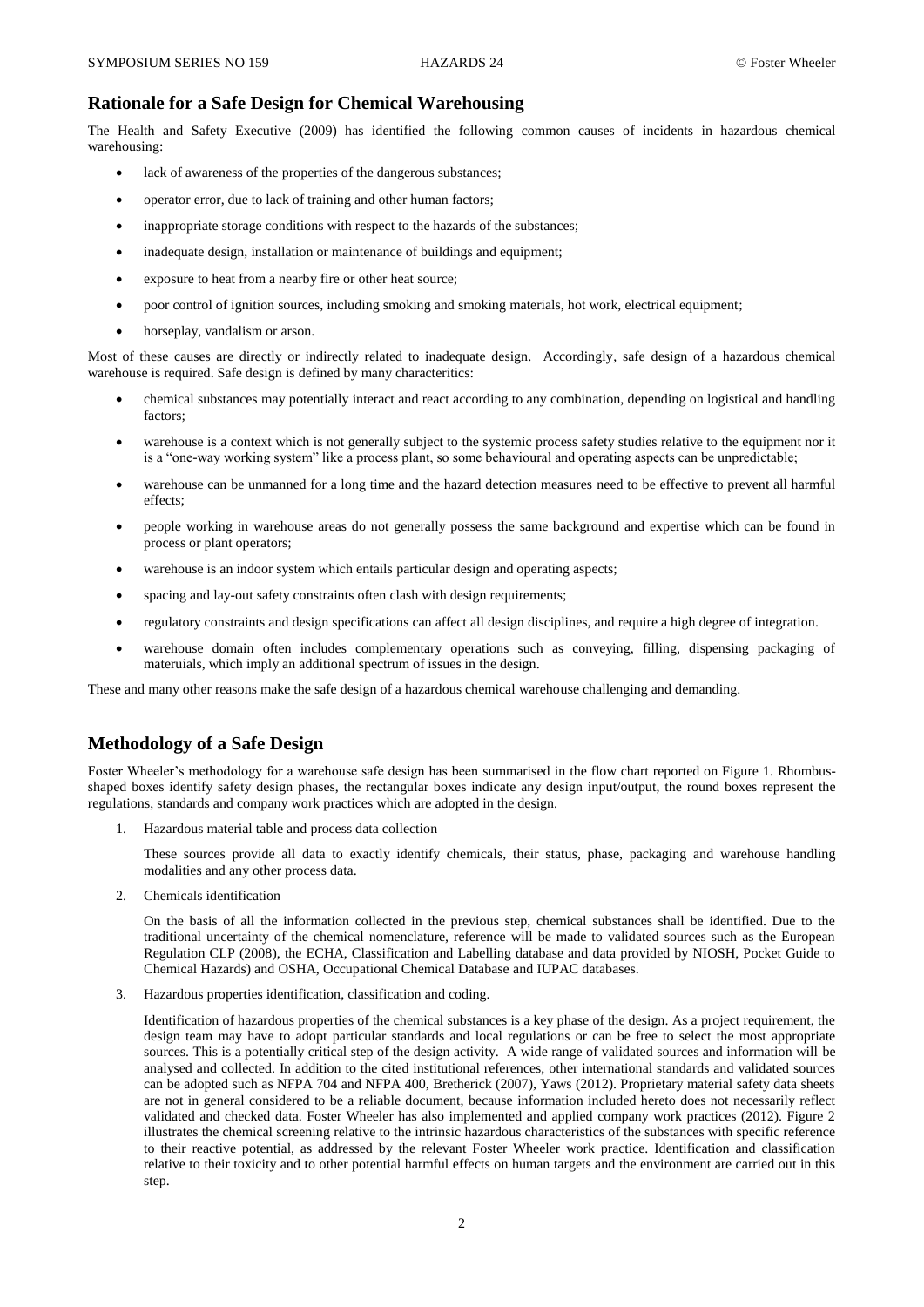#### 4. Chemical HAZID/ENVID

This step considers and assesses the potential effects and mutual interactions of chemical substances within the specific warehouse with respect to all site entities and constraints, such as other chemicals, adjacent buildings and equipment, environmental targets, population and the local community. A typical categorization relative to the reactive hazard according to the company work practice (2012) has been given on Figure 3. Here the NFPA 704 codes have been further investigated by means of a configuration factor, which accounts for any logistic factors, including spacing, layout, potential for contact, etc. This can result in a hazard downgrade or can confirm the original NFPA code. The company work practice considers a further process factor that is applicable in warehouses only if a significant process segment is present, such as a drum filling station.

5. Warehouse HSE design requirements

The identification of the HSE design requirements is probably the key phase of the design and is the starting point of the multi-disciplinary design approach, which typically involves process, civil, electrical, machinery and health and safety integrated competences. On the basis of the design data, the hazard identification and classification, and the results of the hazard assessment, all the design requirements will be defined. Depending on the site, building Eurocodes (2009) in the European frame or the International Building Code (2012) and the International Fire Code in the American (2012) frame will apply. Should flammable or combustible liquid or powder chemicals be present in the normal operation of the warehouse, depending on the standard, hazardous area classification will be performed in the ATEX frame or according to the American Approach. Accordingly, IEC-EN-60079-10-1/2, IP 15 or NFPA 497 can be adopted. Other important codes are GOST-R and GOST-K.

On the basis of the hazard and regulation assessment, the following safety design requirements will result:

- the maximum allowable inventory of chemical products, depending on their toxicity, flammability, combustibility, chemical reactivity;
- rules for proper location of incompatible susbstances, or substances whose configuration factor (ref. Figure 3) suggests a specific location strategy;
- fire rating compartments for all chemicals and protection levels, if applicable;
- distances from internal and external walls, from other buildings and equipment, from sensitive targets;
- fire fighting strategy;
- spill control and drain systems, which will take into account chemical compatibility, heat generation, water reactivity, gas formation and any other potential issue;
- HVAC, mechancal or natural ventilation systems, which will have to account for any potential hazardous gas formation in case of fire or in case of unintentional reactions;
- smoke and gas detector systems;
- external emergency switchboards and associated equipment.

## **A Typical Example of Application**

A typical approach to the design of a warehouse where solids and liquids are processed and/or stored is illustrated in Table 1. All of the typical potential issues of multiphase storage and liquid processing have been considered, including the design phases and the specific data included in the flow chart illustrated on Figure 1.

## **Conclusion**

The design of safe warehousing of hazardous chemicals is a complex task. It is a particular challenge, because it requires a different harmonised blending of disciplines and competences with respect to the general buildings and process plant design. Very specific and sometimes conflicting issues are to be considered and covered by the design team, because of the numerous factors that set the rules of this engineering game. Foster Wheeler has acquired substantial experience, working in top level international projects, as described in this paper.

### **Nomenclature**

| ACGIH       | American Conference of Industrial Hygienists |
|-------------|----------------------------------------------|
| <b>ATEX</b> | ATmosphères ed EXplosibles                   |
| B.P.        | <b>Boiling Point</b>                         |
| <b>CCPS</b> | Center for Chemical Process Safety           |
| <b>CHD</b>  | <b>Configuration Hazard Degree</b>           |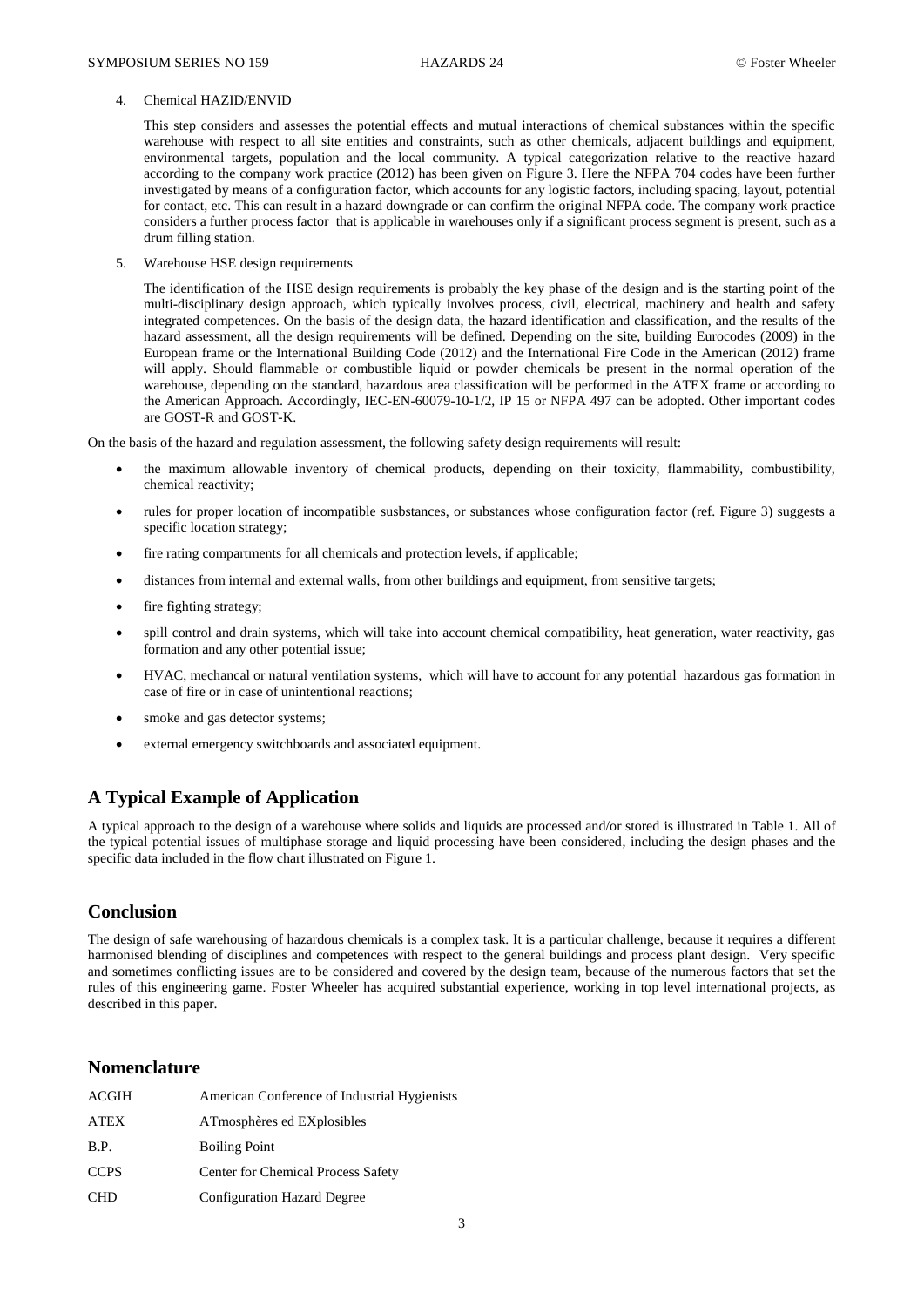| CLP          | <b>Classification Labelling Packaging</b>     |  |  |
|--------------|-----------------------------------------------|--|--|
| <b>ECHA</b>  | European Chemical Agency                      |  |  |
| EPA          | <b>Environmental Protection Agency</b>        |  |  |
| F.P.         | <b>Flash Point</b>                            |  |  |
| FW           | <b>Foster Wheler</b>                          |  |  |
| <b>HSE</b>   | <b>Health Safety Environment</b>              |  |  |
| <b>IDLH</b>  | Immediately Dangerous to Life and Health      |  |  |
| IEC          | International Electrotechnical Committee      |  |  |
| <b>IHD</b>   | <b>Inherent Hazard Degree</b>                 |  |  |
| MAQ          | Maximum Allowable Quantity                    |  |  |
| <b>NFPA</b>  | <b>National Fire Protection Association</b>   |  |  |
| <b>NIOSH</b> | National Institute for Occupational Health    |  |  |
| OSHA         | Occupational Safety and Health Administration |  |  |
| <b>PHD</b>   | <b>Process Hazard Degree</b>                  |  |  |
| <b>STEL</b>  | Short Term Exposure Limit                     |  |  |
| <b>TLV</b>   | Threshold Limit Value                         |  |  |
| <b>TWA</b>   | Time Weighted Average                         |  |  |

### **References**

Benintendi, R., Alfonzo, J., (2013), Identification and analysis of the key drivers for a systemic and process-specific Reactive Hazard Assessment (RHA) methodology, 16th International Symposium, Texas A&M University, Mary Kay O'Connor Process Safety Center

Bogdanović, M., (2009), Widely known chemical accidents, Facta Universitatis, Working and living environmental protection Vol. 6, No 1, pp. 65 – 71

BS EN 60079-10-1, (2009), Electrical apparatus for explosive gas atmospheres, Part 10: Classification of hazardous areas

BS EN 60079-10-2, (2009), Electrical apparatus for use in the presence of combustible dusts. Classification of areas where combustible dusts are or may be present

Center for Chemical Process Safety, (1995), Guidelines for Safe Storage and Handling of Reactive Materials, AIChE

Center for Chemical Process Safety, (1998), Guidelines for Safe Warehousing of Chemicals Materials, AIChE

Energy Institute, (2005), Model Code of Safe Practice, Part 15: Area Classification Code for Installations Handling Flammable Fluids, 3rd edition

Eurocodes EN 1990, EN 1991, En 1992, EN 1993, EN 1994, EN 1995, EN 1996, EN 1997, EN 1998, EN 1999, (2009)

European Chemical Agency (ECHA), Classification & Labelling Inventory Database, available on-line at <http://echa.europa.eu/web/guest/information-on-chemicals/cl-inventory>

Foster Wheeler, (2003), Work Practice: FSGDTA0603 - Fire Protection

Foster Wheeler, (2010), Work Practice GEN/DTA 13-07: Area Classification Process Data

Foster Wheeler, (2011), Work Practice GEN/DTA 13-04: Drainage & Effluent Summary

Foster Wheeler, (2012), Work Practice: THSENTA 86-01 - Building Consequence Analysis

Foster Wheeler, (2012), Work Practice: Reactive Hazard Assessment

GOST R 51330.9-99: Electrical apparatus for explosive gas atmospheres, Part 10: Classification of the hazardous areas

Health and Safety Executive, (1979), The Fire and Explosion at Braehead Container Depot, Renfrew, 4 January 1977 (Investigation Reports), first edition

Health and Safety Executive, (1980), The fire and explosions at River Road, Barking, Essex, 21 January 1980, first edition

Health and Safety Executive, (1985), The Brightside Lane Warehouse Fire, first edition

Health and Safety Executive, (1993), The fire at Allied Colloids Limited, a report of HSE investigation into the fire at Allied Colloids Ltd, Low Moor, Bradford on 21 July 1992, first edition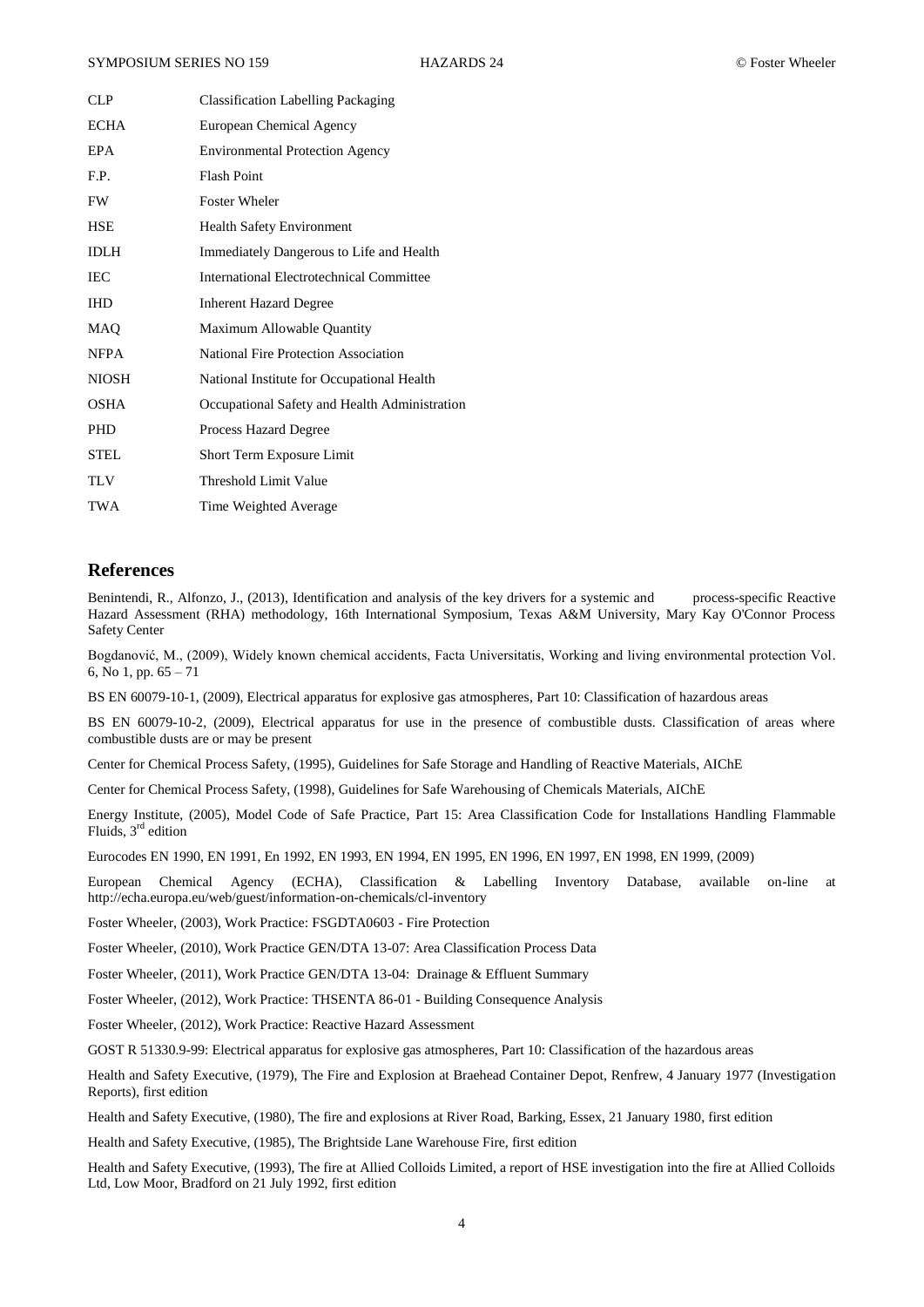Health and Safety Executive, (2009), Chemical warehousing: The storage of packaged dangerous substances, fourth edition

International Code Council, (2012), International Building Code

International Code Council, (2012), International Fire Code

International Union for Pure and Applied Chemistry, IUPAC databases, available on-line at <http://www.iupac.org/home/publications/e-resources/databases.html>

Kletz, T., (1993), Lessons from disaster: How organizations have no memory and accidents recur, Institution of Chemical Engineers (IChemE), Official Journal of the European Union

National Fire Protection Association, (2012), NFPA 1: Fire Code

National Fire Protection Association, (2013), NFPA 13: Standard for the Installation of Sprinkler Systems

National Fire Protection Association, (2012), NFPA 30: Flammable and Combustible Liquids Code

National Fire Protection Association, (2013), NFPA 400: Hazardous Materials Code

National Fire Protection Association (2012), Recommended Practice for the Classification of Flammable Liquids, Gases, or Vapors and of Hazardous (Classified) Locations for Electrical Installations in Chemical Process Areas

National Fire Protection Association, (2012), NFPA 704: Standard System for the Identification of the Hazards of Materials for Emergency Response.

National Fire Protection Association, (2012), NFPA 5000: Building Construction and Safety Code

National Institute for Occupational Health, NIOSH Pocket Guide to Chemical Hazards, available on-line at <http://www.cdc.gov/niosh/npg>

Occupational Safety and Health Administration, Occupational Chemical Database, available on line at <https://www.osha.gov/chemicaldata/>

Regulation (EC) No 1272/2008 of the European Parliament and of the Council of 16 December 2008 on classification, labelling and packaging of substances and mixtures, amending and repealing Directives 67/548/EEC and 1999/45/EC, and amending Regulation (EC) No 1907/2006

Urben, P.G., Pitt, M.J., (2007), Bretherick's Handbook of Reactive Chemical Hazards, Seventh Edition, Elsevier

U.S. Chemical and Hazard Investigation Board, (2013), Preliminary Findings of the U.S. Chemical Safety Board from its Investigation of the West Fertilizer Explosion and Fire

Vince, I., (2008), Major Accidents to the Environment, A Practical Guide to the Seveso II Directive and COMAH Regulations, IChemE, Elsevier

Yaws, C.L., (2012), Yaws' critical property data for chemical engineers and chemists, Norwich, N.Y: Knovel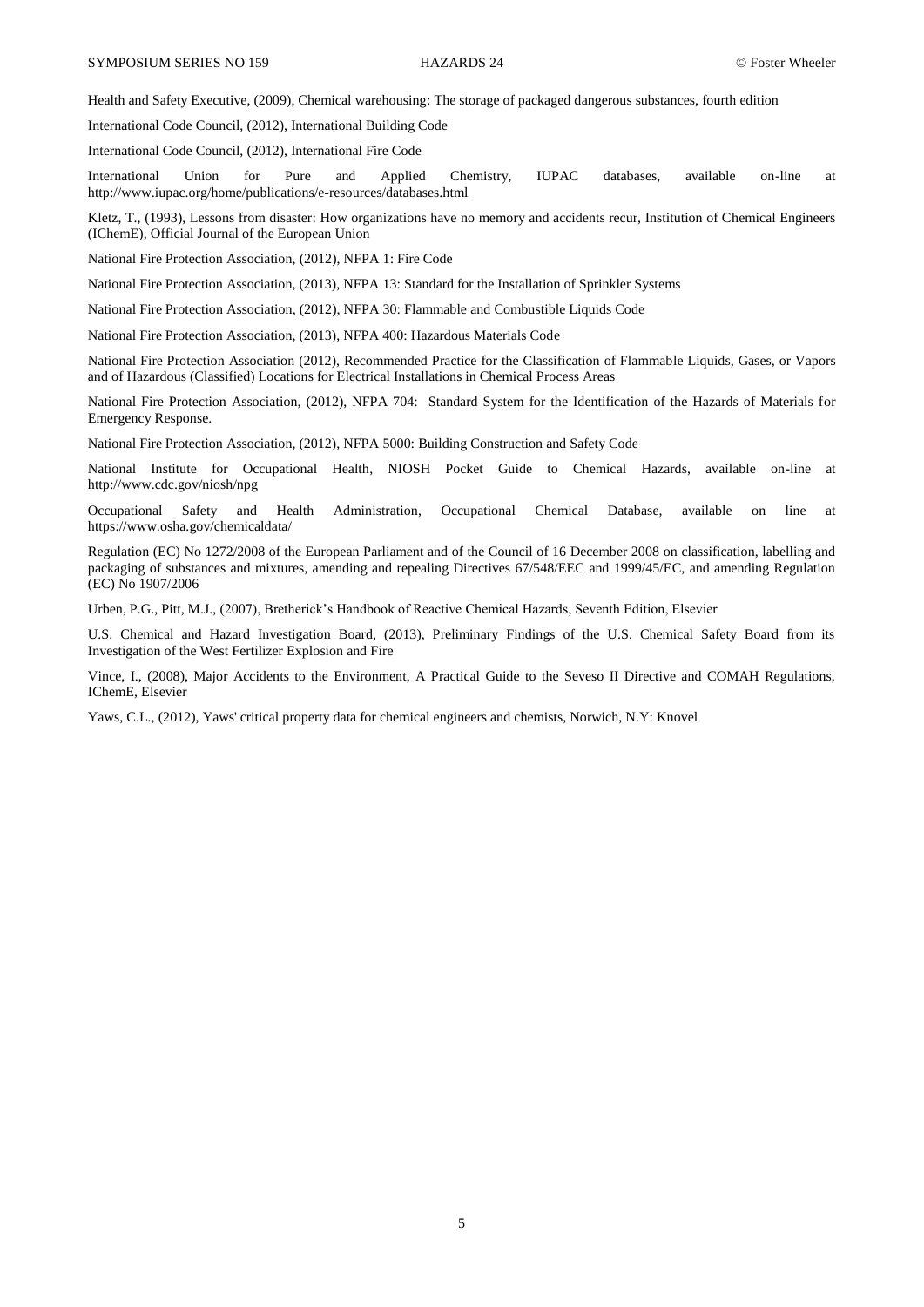

Figure 1: Warehouse safe design flow-chart







Hazard analysis/classification Standard/regulation requirement Design input/output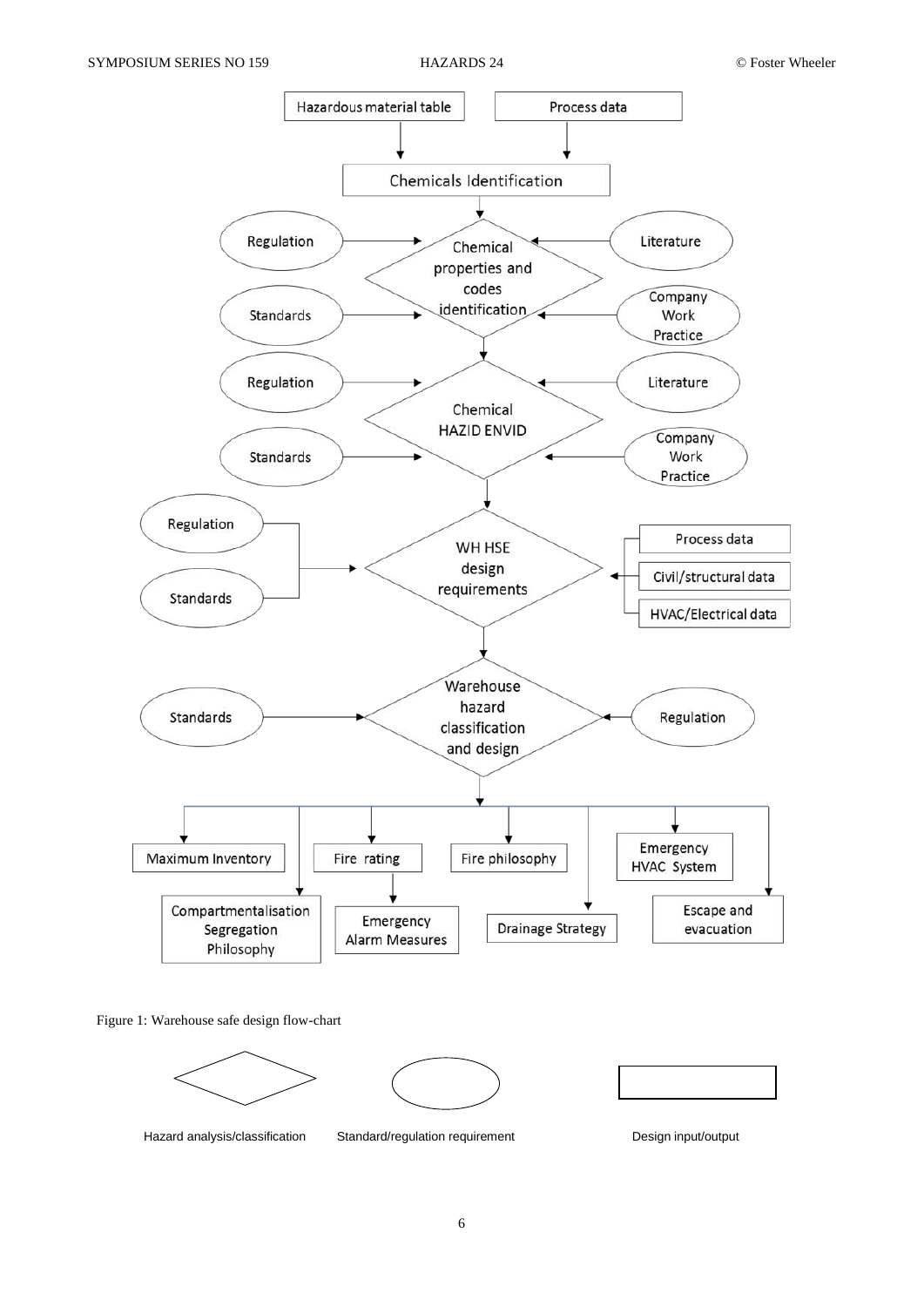



Figure 3: Reactive hazard classification (ref. FW work practice, 2012)